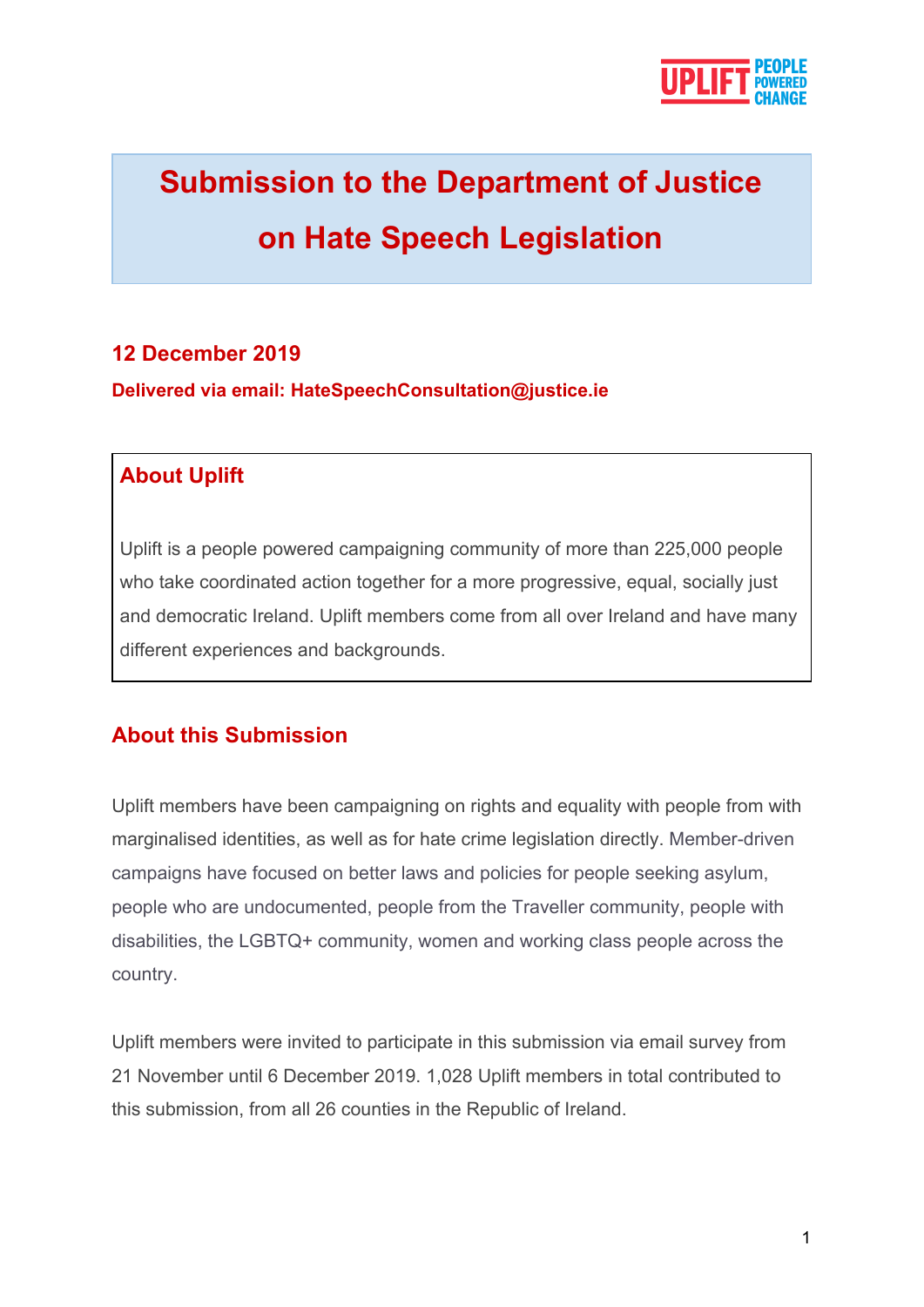

#### **1) Identity and Experiences of Hate Speech**

**Of the 1,028 members surveyed, 45% had directly experienced hate speech themselves and a further 74% had witnessed hate speech. Hate speech was largely experienced on the basis of nationality, race/ethnicity and religion. Hate speech was overwhelmingly witnessed on the basis of race/ethnicity.**

Hate speech was experienced and witnessed by members at an alarming rate, where hate speech was defined as expressions of speech that were intended to "cause offence, insult, humiliation or intimidation of another person or group of people based on their nationality, ethnic origin, religion, gender, sexual orientation or disability."

As a community, Uplift members are concerned about the effects of hate speech on individuals and society as a whole. Members most commonly reported experiencing hate speech based on perceived race, ethnicity, nationality and membership of the Traveller community, with a total of 393 members (38% of all respondents) reporting this. Members also

Have you experienced hate speech?





Have you witnessed hate speech?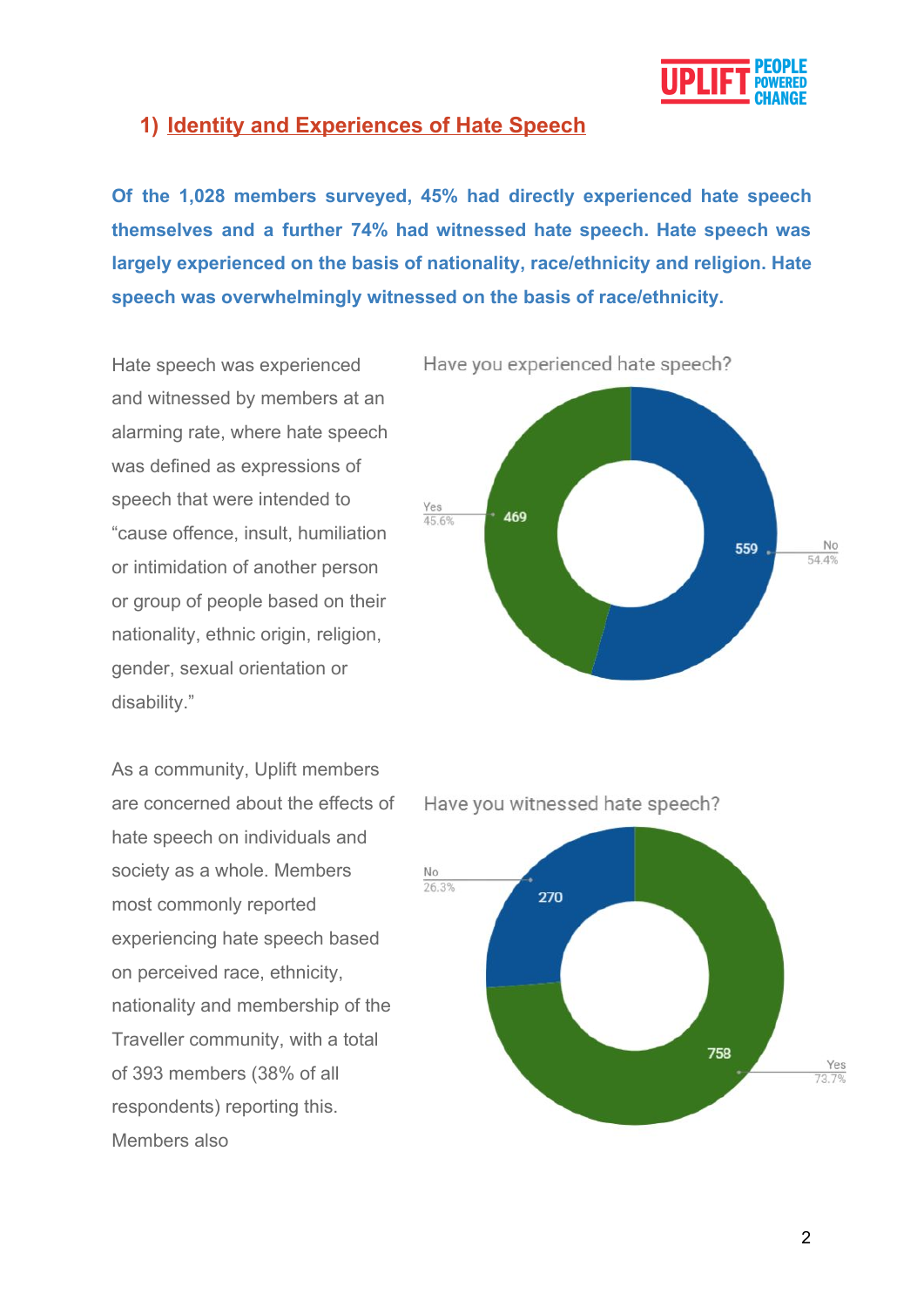

reported witnessing hate speech on that basis at a high rate, with 1,425 instances reported.

*"I get called "k\*\*\*\*\*r" and "t\*\*\*\*r" because I look like a traveller, I get refused entry to pubs and if I do get into a new pub i won't be served. I get followed around posh shops by security guards even though I've never stolen anything in my life. People look down their nose at me, ignore me and make little of me because of this."*

*"Go back to your country is something we hear very frequently when we are out and about, it would be great for us to not have to hear that especially for our children who don't deserve to listen to this kind of hate."*

Members also highly reported threats of violence based on gender and gender identity, with many women reporting increasing instances of rape threats which affects their participation in society and mental health:

*"I would also note the misogyny I encounter is happening more and more regularly as well as the fat shaming and rape threats by random people... People say how it's easy to be abusive online when you're not face to face- I would worry it is spilling out to face-to-face contexts as well. And for my part, I am increasingly more agoraphobic as a result."*

Religion, sexual orientation and disability were the third, fourth and fifth most common characteristics selected by members. Out of the protected characteristics listed, members also often mentioned a **need for further and specific inclusion of mental health and mental disability.**

**Hate speech was witnessed and experienced in a public place in more than half of all cases (52%), followed by hate speech online and on social media (43%).**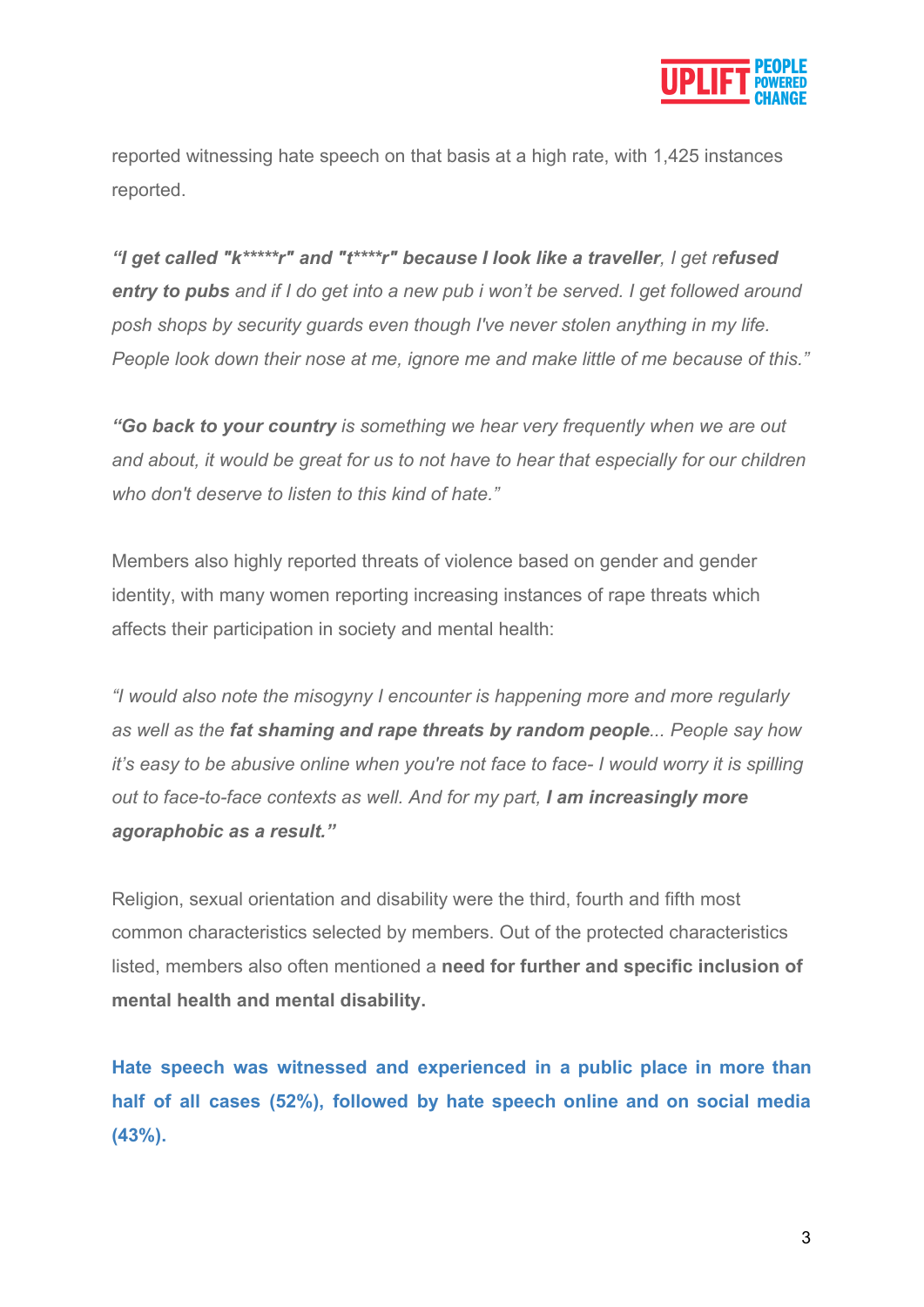



A high number of members experienced or witnessed hate speech on public transport, 305 members reported hate speech in the media and a further 282 members encountered hate speech in the workplace.

Many members who marked 'Other' also experienced hate speech in their familial and social networks, in the home and at social events. Members also drew a distinction between public and private speech, with many members being significantly more concerned by hate speech used by politicians and public figures, or people with positions of power in community:

*"Sometimes it is not blatantly obvious but the seemingly innocent 'throw away' remark by people of influence in an area or town can cause undue stress and pain."*

#### **2) Criminalising Hate Speech and Freedom of Expression**

**Members reported high prevalence of hate speech, and a need for laws and protection. 88% of members agreed with a need for laws against speech that incites violence, while 73% agreed with a law against insult/degradation of protected groups. Members did report some concerns in the balancing of freedom of expression and the criminalising of speech.**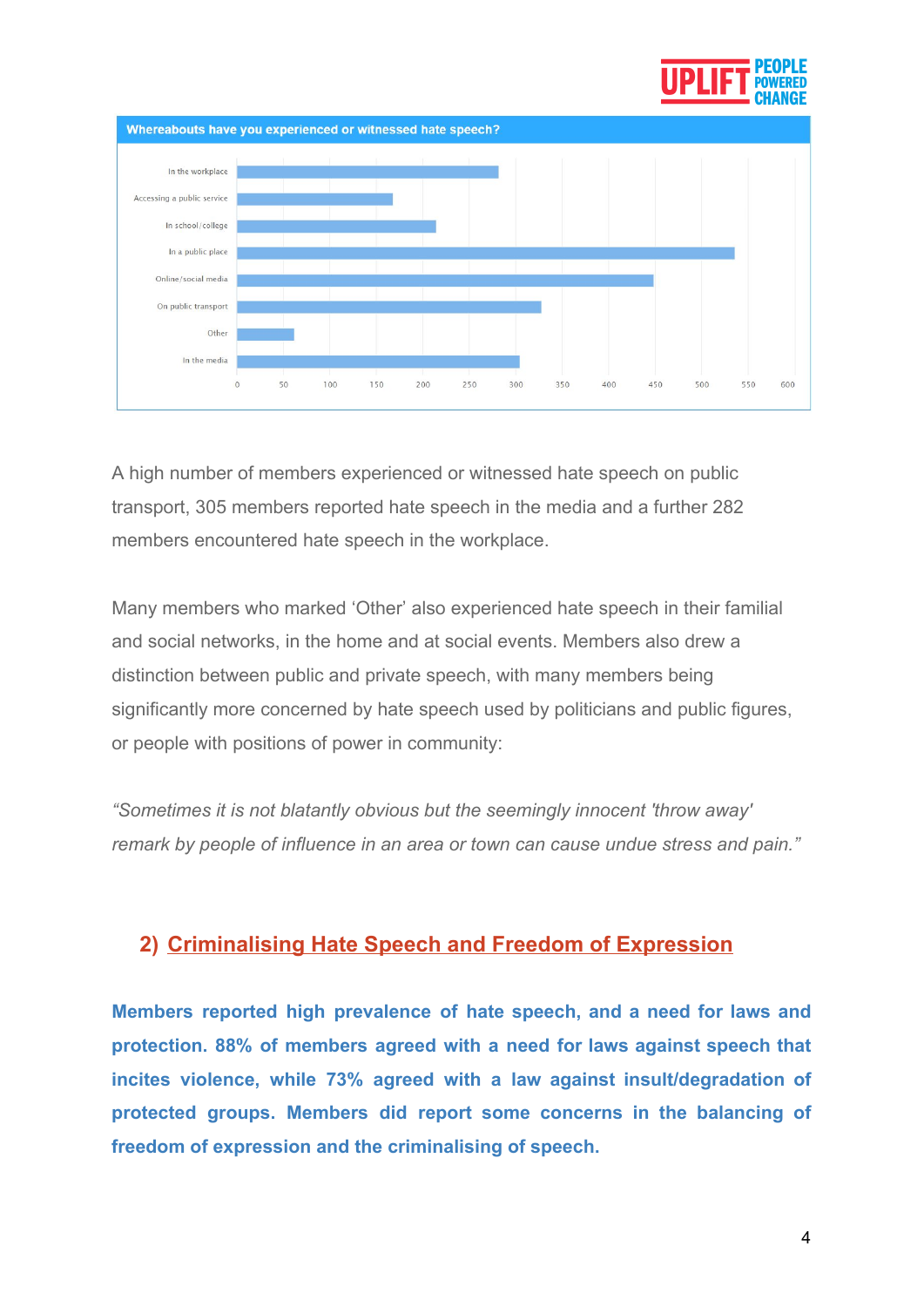



Overall, members are in favour of stronger legislation in this area. Most agreed that public speech that incites violence, or insults/degrades should be outlawed. As a community, most were also agreed that **the results of hate speech are about dehumanising, silencing and negating a person or group's right to exist.**

In relation to freedom of expression, 81% of members (767) agreed with the statement that **"Freedom of speech is an important principle that we value but this doesn't mean that hate speech can't be adequately addressed or prevented."** Only 30 members of the 1028 who participated in the survey disagreed with this statement. Members also detailed the difference between hate speech, and freedom of speech and expression:

*"Freedom of expression is not just about speech. It also includes the right of those targeted by hate speech to fully express who they are, the groups they belong to, their belief systems - without fear of reprisal or attack. Freedom of expression is not just for bigots, and we shouldn't allow them to use human rights terms to further their hateful agenda."*

*"Hate speech is not the same thing as freedom of speech, freedom of speech is important and beneficial to society as a whole, different opinions should be respected, hate speech however, is not an opinion, it damages communities and creates a toxic environment."*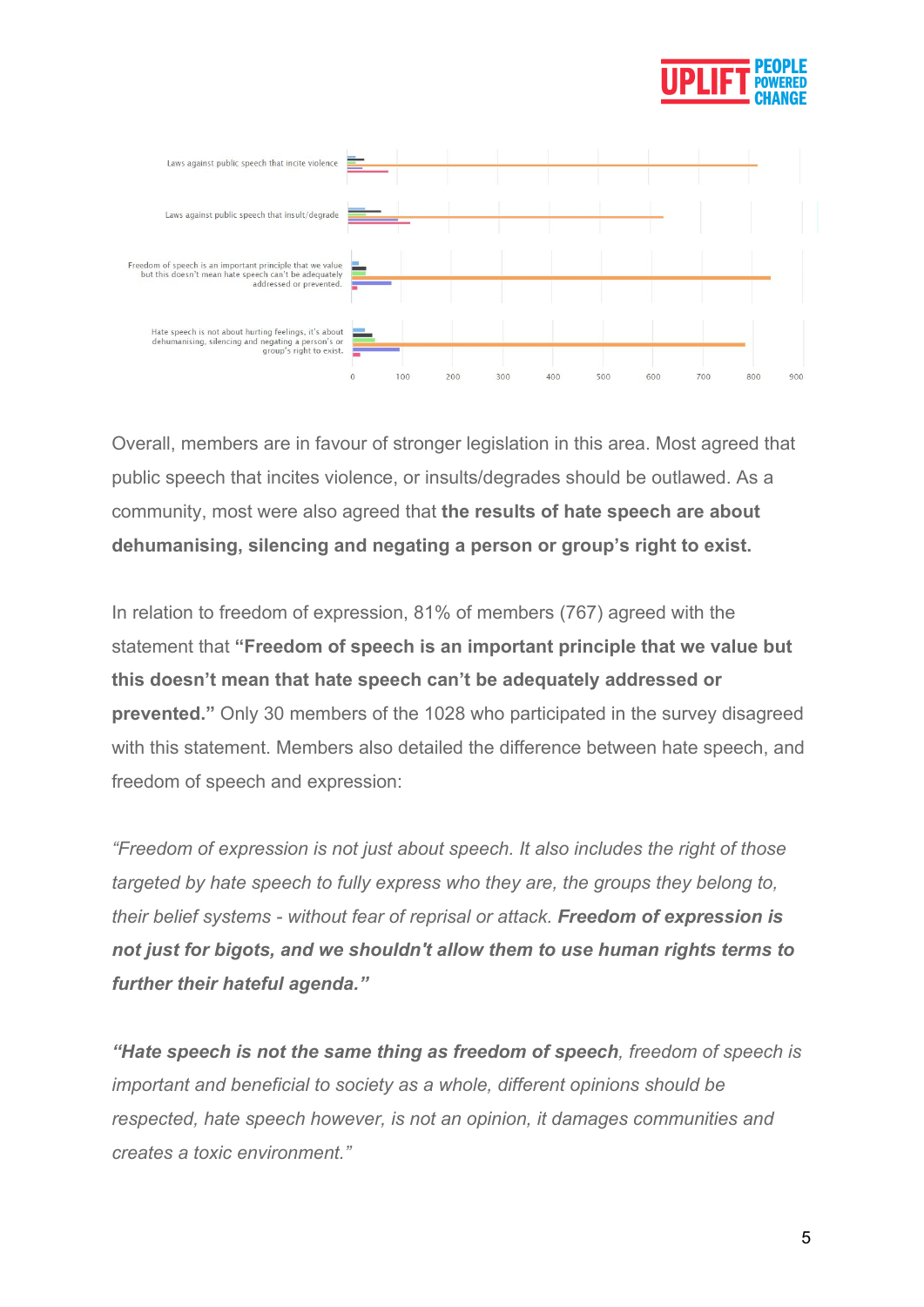

A clear definition of hate speech is needed so that healthy debate is not stifled, and that any legislation is not abused:

*"It's very difficult to achieve a balance between freedom of expression and prohibition on hate speech but it's crucial so any steps in this regard are positive. However, it's also critical to ensure that any steps aren't used as a tool to shut down freedom of expression by future governments."*

While members are largely in agreement that more robust legislation is needed, there is also a common thread of the need for a holistic approach to tackle the problem of hate speech.

## **3) Protection from Hatred**

**Almost all members agreed that support for individuals and communities affected by hate speech is key to protection from hate speech, ranking higher than laws against insult/degradation of protected groups. Solutions outside legislation were presented by members as various forms of education.**



Support for individuals and communities affected by hate speech also included **more effective monitoring and data collection of incidents of hate speech**, and more efficient and **accessible complaint procedures in workplaces, schools** and other institutions.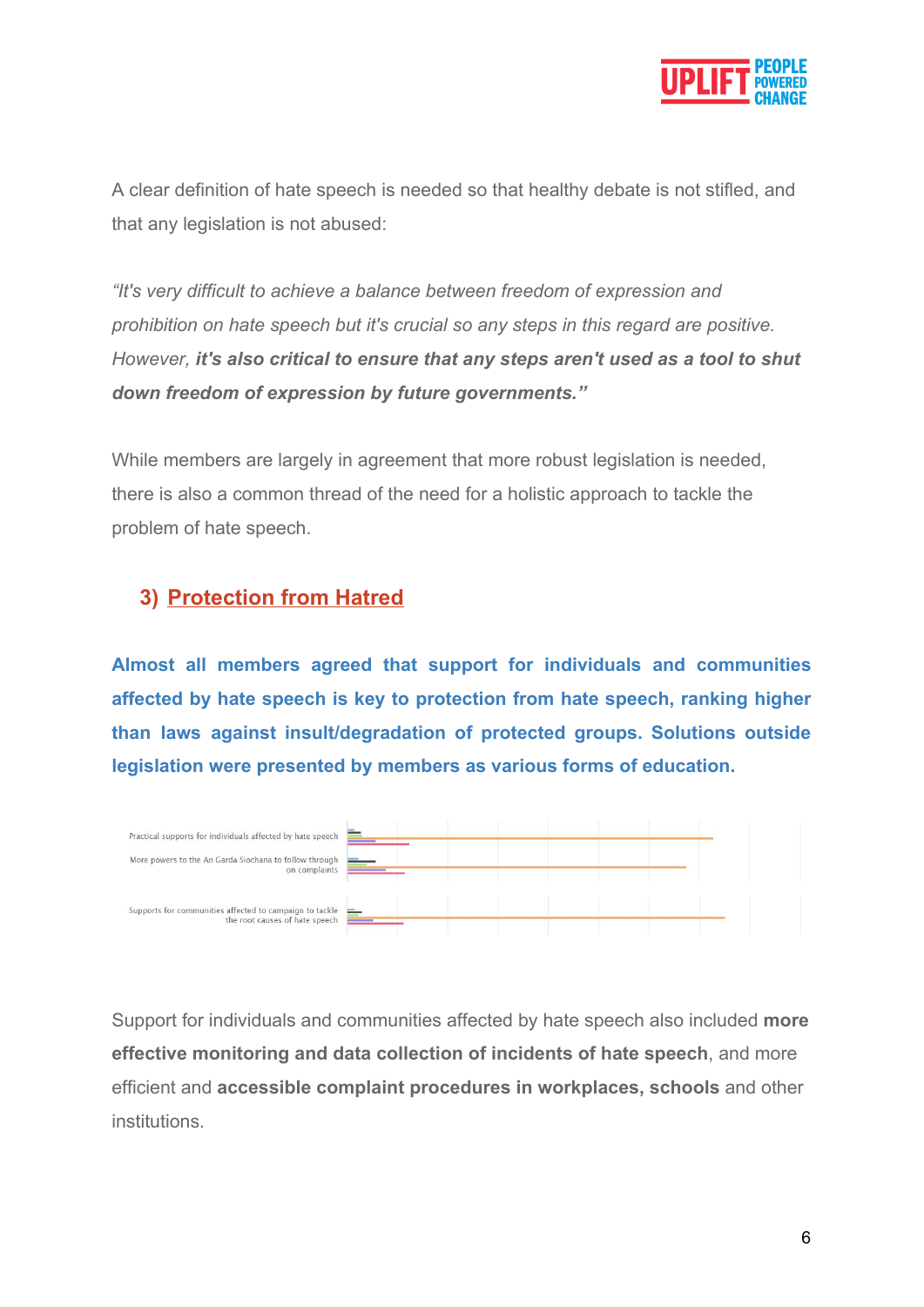

Members also mentioned that **those with institutional power, including teachers, clergy and public figures should trained** in hate speech identification and intervention.

Members noted the **normalising effect of hate speech by public figures** and the media. Education was also presented as a solution to root attitude and behvaioural causes of hate speech, including fear, prejudice and discrimination. This includes funding for intercultural, anti-bullying and community work services.

*"Positive steps through education and opportunities to build cross-cultural ties are as important as legislation to criminalise hate speech as ignorance is often at the root of such acts. There used to be a government agency against racism and promoting interculturalism, NCCRI. Funding was also available to organise events. We availed of funding in our community. This needs to be reactivated ASAP."*

Increased power to An Garda Siochana also had support from members, however some concerns were raised in relation to a potential for increasing prosecution and incarceration of minority communities, as well as the behaviour of individual Gardaí.

*"It's important to implement these new measures in a way that doesn't allow their weaponisation against marginalised communities rather than protecting them."*

*"I think we need to develop a system for combating hate that focuses more on restorative justice and education."*

*"I don't therefore believe that giving more power to police will address it. Police need to be educated - there have been reports of striking and brutal hate speech and actions by Garda members and by county councillors here in Kilkenny."*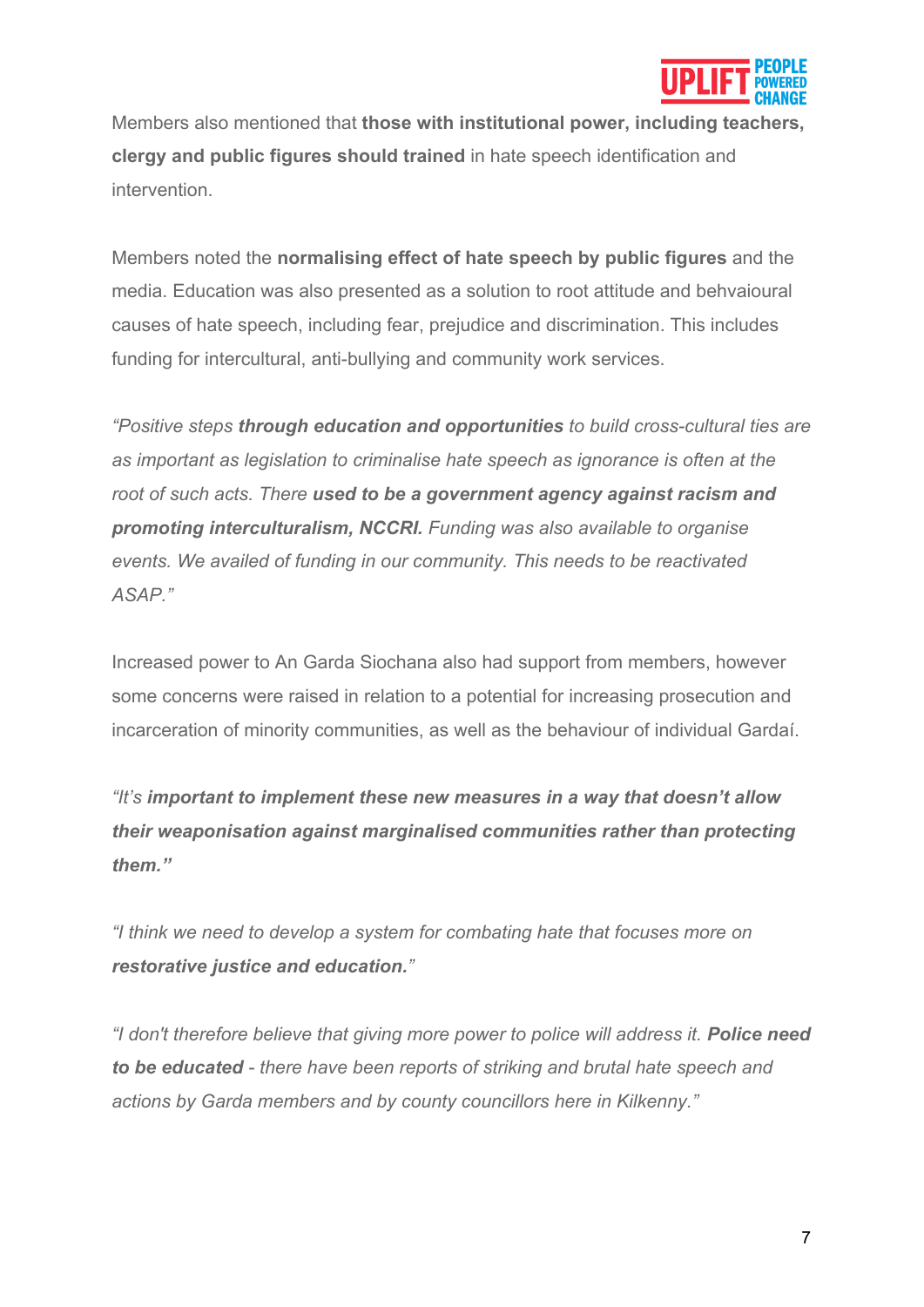

### **4) Spreading of Hate Speech**

**A dominant theme from members is the role of online platforms, social media and traditional media in the publishing and distributing of hate speech. 86% of members agreed that better regulation of social media platforms is an effective way to protect against hate speech. 452 members experienced or witnessed hate speech online, and 306 on traditional media.**



**Social media companies should be regarded as publishers and be subject to laws governing publishers.** Many members, particularly women, detailed encountering hate speech on line that escalated to direct threats. There is often a lack of response from the platform directly, and intervention is urgently needed for better regulation. 'Community guidelines' and report functions on platforms like Facebook and Twitter do not adequately address the issue.

*"Facebook and other social media should not be the only arbiter on what they allow or what they consider as hate speech."*

*"Being a woman online attracts an enormous amount of hate speech which goes unacknowledged."*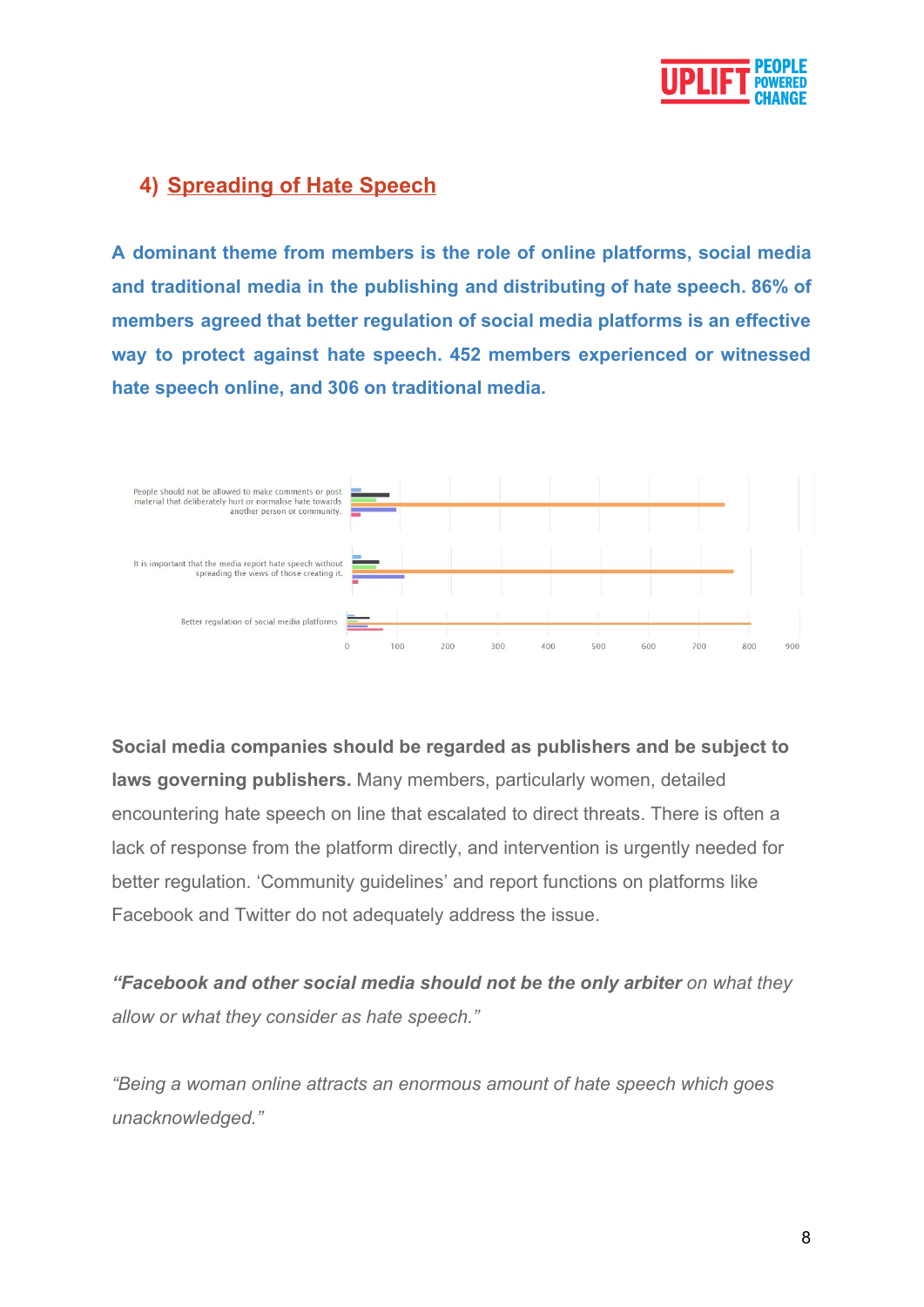

*"I work with refugees, immigrant workers, and asylum seekers. Sometimes I know they are very upset about what they have experienced or seen on social media because they worry about the day when it will be themselves or worse - their children."*

**Many members felt that the biggest area of concern was public hate speech by public figures, especially politicians. The reporting of that speech on traditional media was also a cause of concern.**

Members addressed many recent comments from politicians within Ireland, including anti-Traveller and anti-migrant speech, as well as speech from political figures overseas. Members expressed that while political parties and other mechanisms should be used to address hate speech, **the media must also be accountable for reporting on that speech.**

*"The deliberate use of hate speech by political candidates to generate voting support, knowing / suspecting that there are votes in it, but the 'denying' such a ploy, is dangerous for society and deeply concerning that such voters are out there looking for 'leaders' to speak on their behalf."*

*"Politicians must lead in this issue of hate, exclusion and racism. The recent comments by some politicians are unacceptable and must not be part of the political discourse in this country. The media must be more proactive in stamping out this behaviour."*

Members also pointed out the platforming of hate speech on traditional media by non-public figures.

*"I think RTE promote hate speech by giving an equal platform to people whose talk is all hatred and violence."*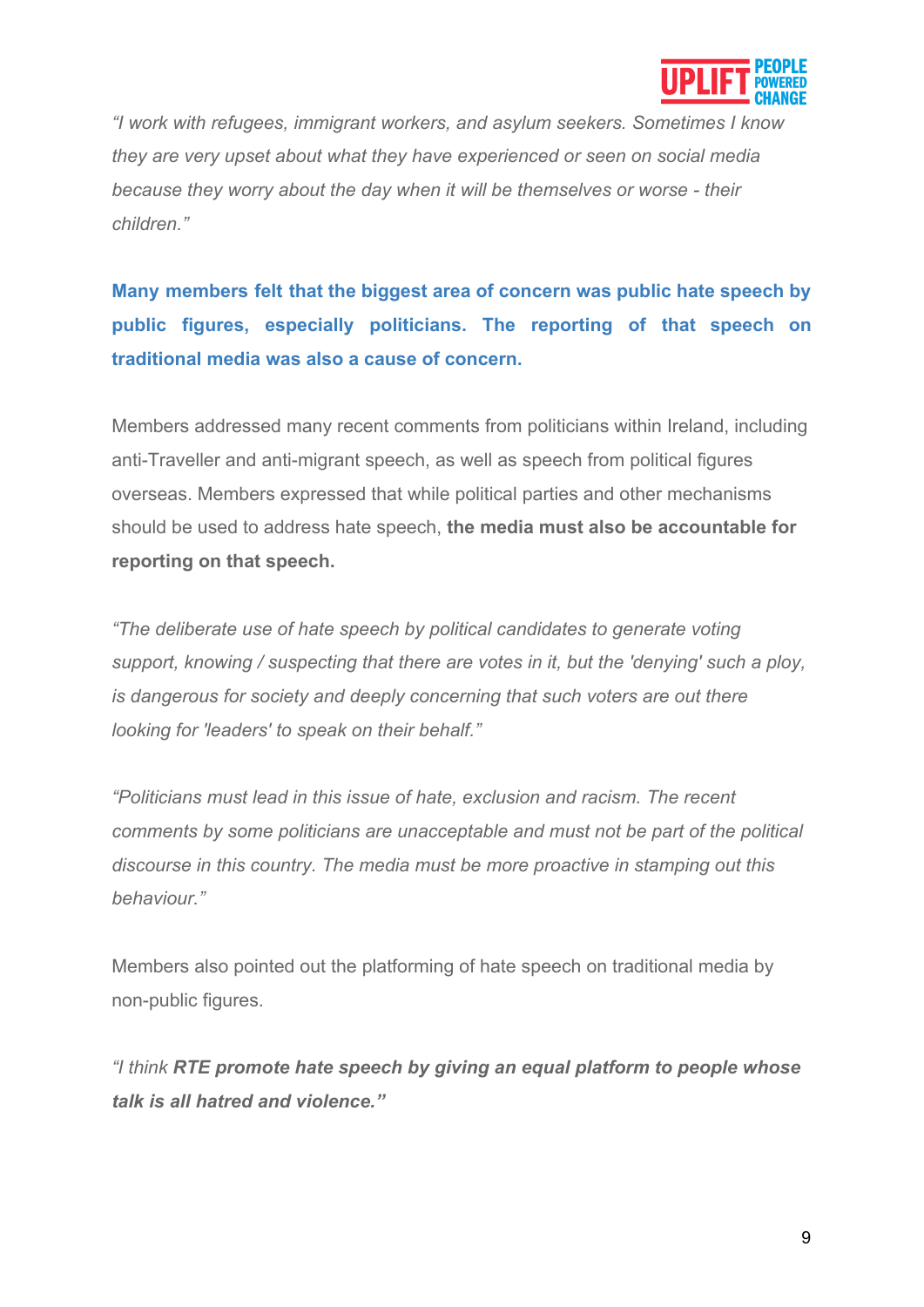

*"When the language is repeated it gains a weird sort of traction. It's almost like people don't hear the 'you shouldn't use' part or 'it was terrible to use' part."*

#### **Conclusion**

This submission provides a brief insight into the views of 1,028 Uplift members in relation to the consultation process by the Department of Justice on hate speech legislation. The submission was based on a survey of Uplift members [1] and summarised under experiences of hate speech, attitudes toward criminalisation, measures for protection and publishing and distribution of hate speech.

When examining what measures the Government can take to combat hate speech, it's clear from Uplift members that there is a general consensus that the needs and interests of those affected by hate speech should be core to any decisions made.

It's also necessary to note that hate speech actually stamps out the freedom of expression of marginalised groups, and that education and regulation of hate speech should be seen as supporting mechanisms for everyone in society to participate freely and fully, regardless of their identity. In short, freedom of expression and regulating hate speech need not be cast as in direct conflict with each other.

Finally, it's clear that members favoured education and restoration above criminalisation and increasing powers of the Gardaí. In particular, community leaders such as teachers, priests and politicians were identified as being clear influencers in the battle against hate speech. This means that their education and support is crucial.

On behalf of Uplift members, I would like to thank the Department of Justice for this opportunity to participate in this consultation and wish you the best in your review and planning.

#### **Contact**